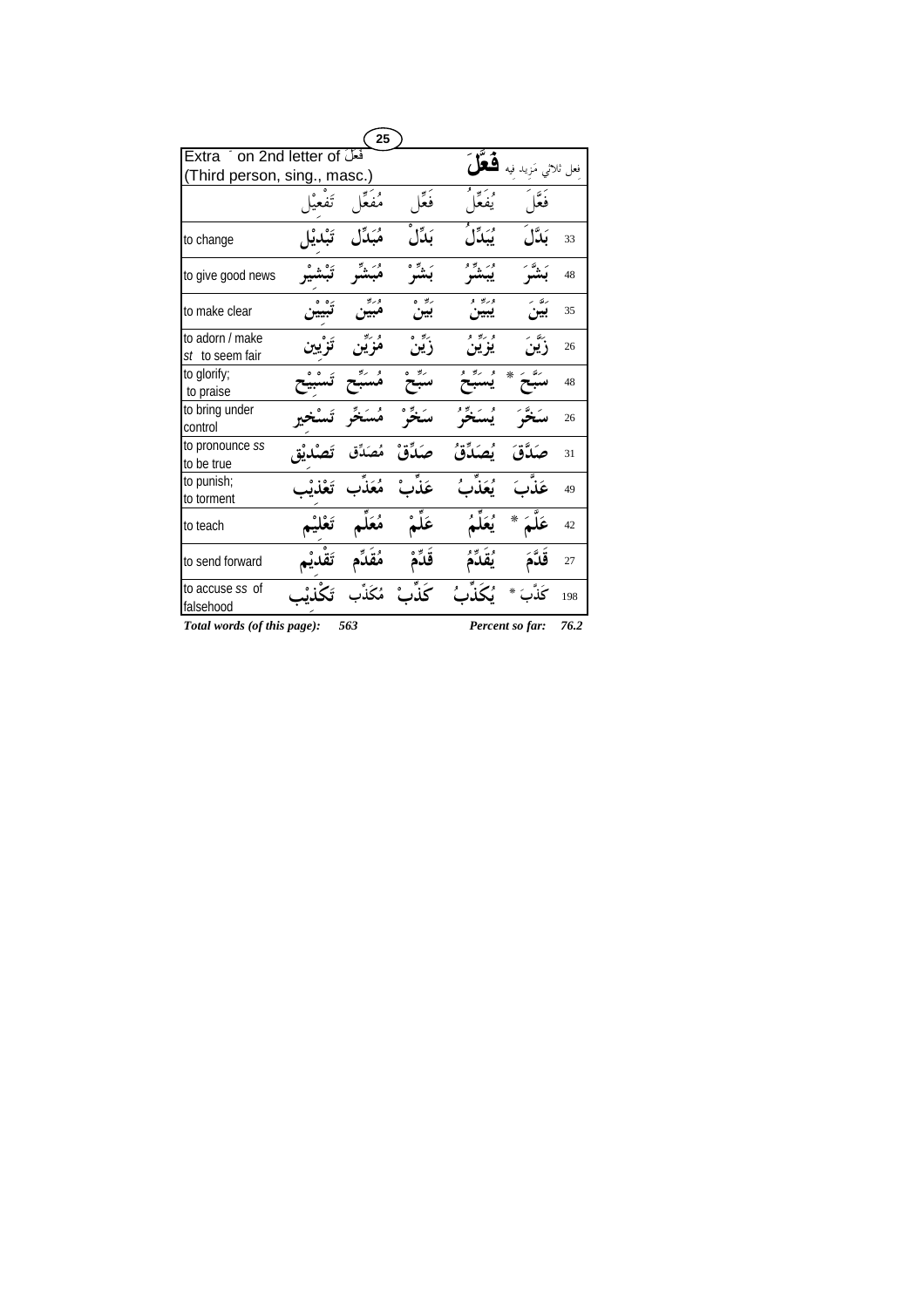|                                   |                          | 26                   |         |                                    |                      |    |
|-----------------------------------|--------------------------|----------------------|---------|------------------------------------|----------------------|----|
| . فَعَلَ Extra ´ on 2nd letter of |                          |                      | فاعا    | قعا                                | فعل ثلاثي مَزيد فيه  |    |
| . فَعَلَ Extra alif in            |                          |                      |         |                                    |                      |    |
| to declare:                       |                          |                      |         |                                    |                      | 46 |
| to apprise                        |                          |                      |         |                                    |                      |    |
| to send down                      |                          | مُنَزِّل             | نَزِّلُ | وريبل <sup>د</sup><br><b>ينز</b> ل | نَوْلَ               | 79 |
| to deliver;                       | تَنْع                    | مُنَجِّي             | نَجٌ    | يُنَجِّي                           | نَجَّى               | 39 |
| to rescue                         |                          |                      |         |                                    |                      |    |
| to turn                           |                          | هُوَلَّى تَوْلَيَة   | وَل     | يُوَلَى                            | وَلَى                | 45 |
| passive<br>مجهول<br>voice         |                          | مُفَعَّل             |         | يقعل                               | فُعِّلَ              |    |
|                                   | مُفَاعل مُفَاعَلَة       |                      | فاعل    | يُفَاعلَ                           | فاعَلَ               |    |
| to struggle;<br>to strive         | مُجَاهد مُجَاهَدَة       |                      | جَاهدْ  | بُجَاهدُ                           | جَاهَدَ*             | 31 |
| to fight                          |                          | مُقَاتل مُقَاتَلَة   | قاتل    | يُقَاتلَ                           | ⋇<br>قَاتَا          | 54 |
| to call out:                      | مُنَاد مُنَادَاة، نِدَاء |                      | ئاد     | يُنَادي                            | ئادَى                | 44 |
| to cry unto                       |                          |                      |         |                                    |                      |    |
| to play hypocricy                 |                          | مُنَافَقٍ مُنَافَقَة | نَافَقٌ | يُنَافَقُ                          | نَافَقَ              | 34 |
| to migrate                        | مُهَاجَرَة               | مُهَاجر              | هَاجوْ  | يُهَاجِرُ                          | هَاجَرَ              | 24 |
| passive<br>جهول<br>voice          |                          | مُفَاعَل             |         |                                    | فُو عِلَ ۖ بُفَاعَلُ |    |
|                                   |                          |                      |         |                                    |                      |    |

*Total words (of this page): 396 Percent so far: 76.7*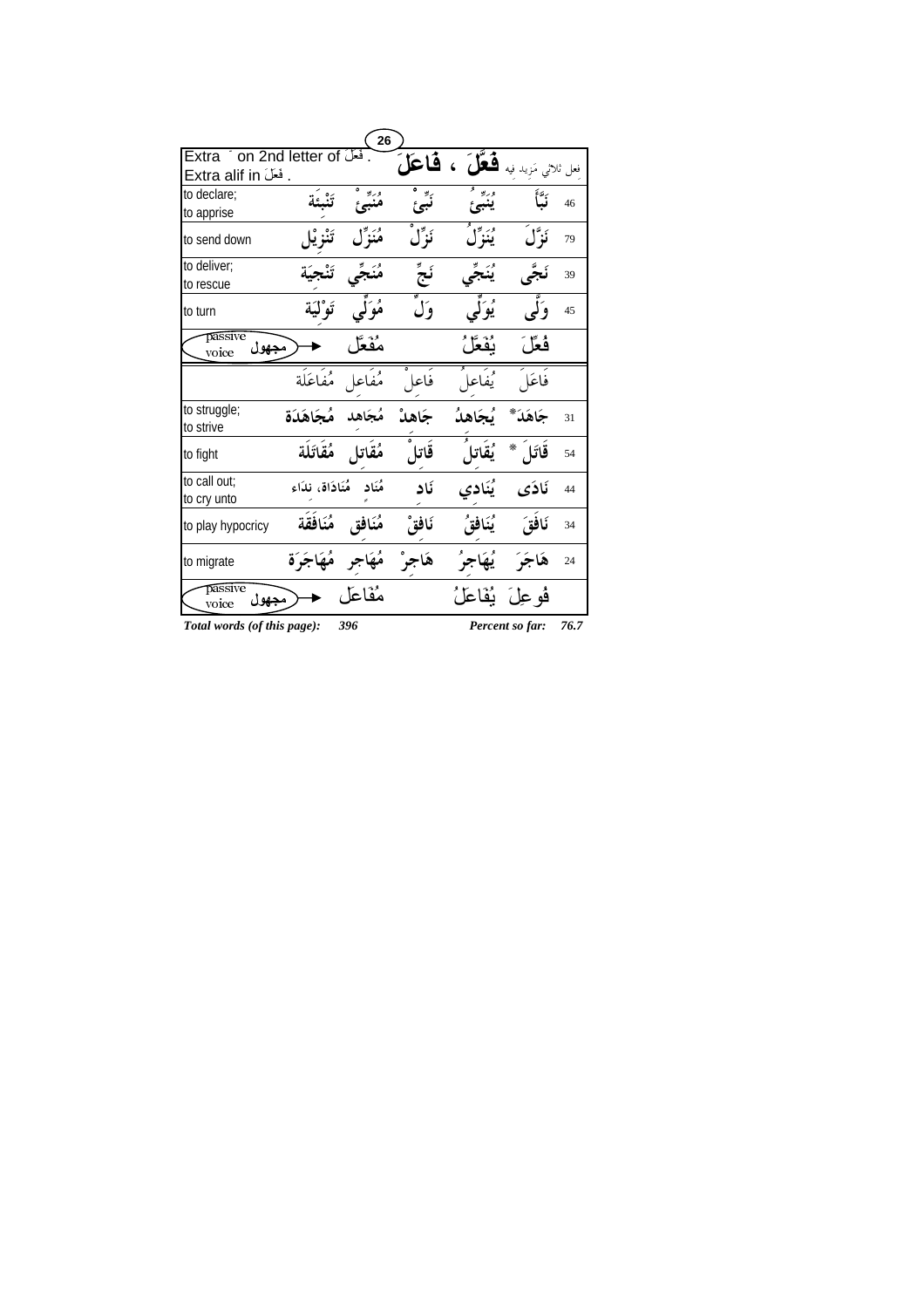|                                  |                 | 27                     |         |                   |                     |      |
|----------------------------------|-----------------|------------------------|---------|-------------------|---------------------|------|
| Extra on 2nd letter of           |                 |                        |         |                   | فعل ثلاثى مَزيد فيه |      |
| (Third person, sing., masc.)     |                 |                        |         |                   |                     |      |
|                                  |                 | مُفعل إفعَال           | أفعل    | و°معا ُ           | أفْعَلَ             |      |
| to see; to watch                 | إبصار           | مُبْصر                 |         |                   | أثصَبَ              | 36   |
| to do good;<br>to do excellently | احْسَان         | مُحْسن                 |         |                   | أَحْسَنَ يُحْسنُ    | 72   |
| to bring forth                   | مُخْرِج إخْرَاج |                        | أخرج    |                   |                     | 108  |
| to make ss enter                 | إدْخَال         | مُدْخل                 | أدْخا ِ | يُدْخ             | أَدْخَا             | 45   |
| to send back;<br>to take back    | مُرْجع إرْجَاع  |                        |         | يُوْجَعَ          | أَرْجَعَ            | 33   |
| to send                          |                 | أَرْسلْ مُرْسل إرْسَال |         | و ه<br><b>يرس</b> | أدىبَ               | 135  |
| to exceed; to be<br>extravagant  | إسْرَاف         | مُسْرِف                | اسْہ فْ | يُسْرِفُ          | أمدَفَ              | 23   |
| to submit:<br>to surrender       |                 | مُسْلم إِسْلَام        | أسْلمْ  | يُسْلَمُ          | أَسْلَمَ            | 72   |
| to ascribe a<br>partner          |                 | مُشْرِك إشْرَاك        | أشرك    | يُشْر كُ          | أَنشَوَكُمْ *       | 120  |
| to become                        |                 | مُصْد                  |         | ؽؙڝ۫ڹ             |                     | 34   |
| to become good;<br>to make good  | إصْلَا          | مُصْل                  |         |                   |                     | 40   |
| Total words (of this page):      |                 | 718                    |         |                   | Percent so far:     | 77.7 |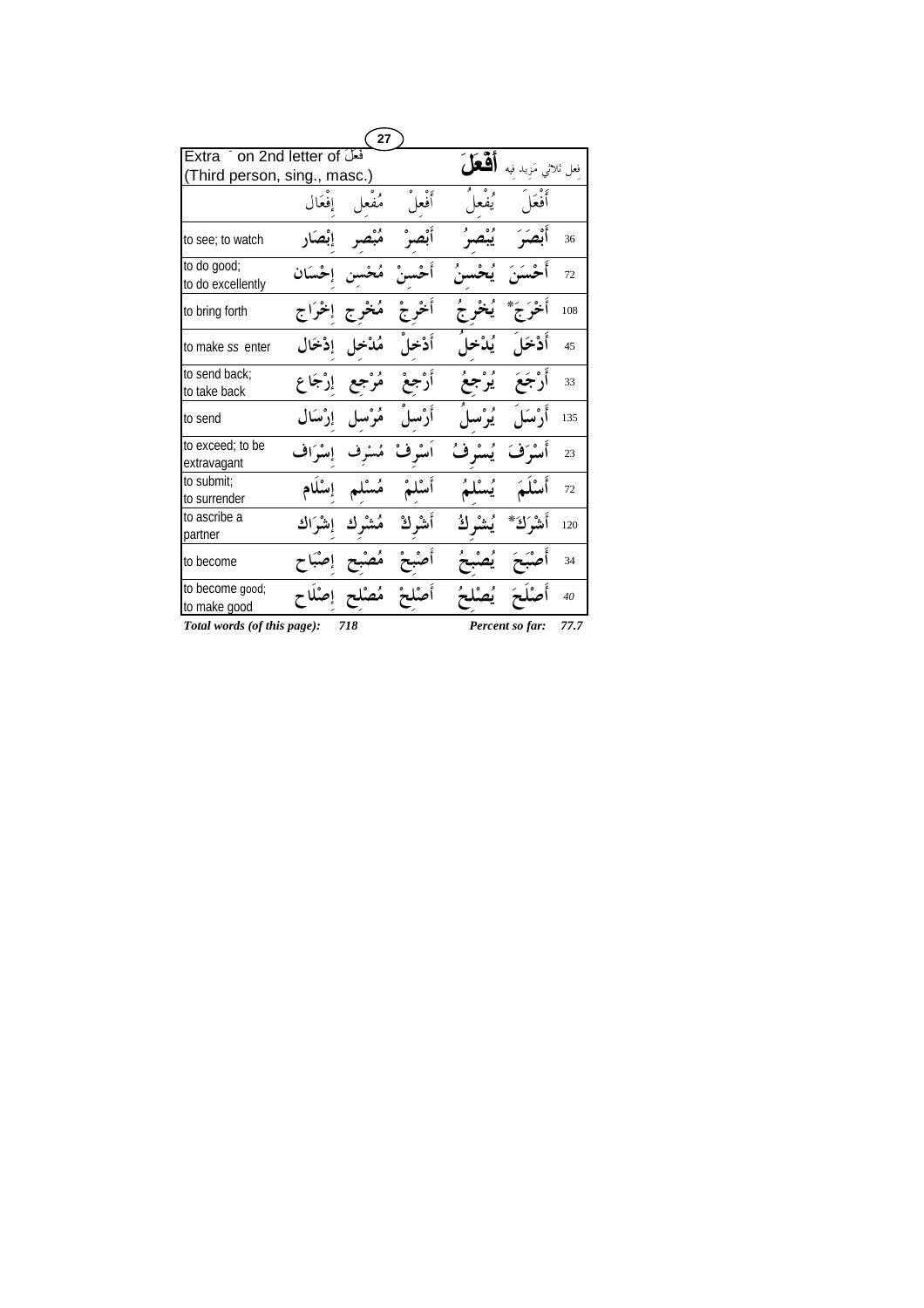|                                                    |         | 28  |        |            |                 |      |
|----------------------------------------------------|---------|-----|--------|------------|-----------------|------|
| Extra Hamza before<br>(Third person, sing., masc.) |         |     |        | قعا        |                 |      |
| to turn away;<br>to backslide                      | إغراض   |     |        |            |                 | 53   |
| to drown                                           | إغراق   |     | اغر قْ |            | أغوتق           | 21   |
| to spread<br>corruption                            | افسكاد  |     |        |            | أَفْسَدَ        | 36   |
| to be successful                                   |         |     |        |            |                 | 40   |
| to make st grow;<br>to cause to grow               |         |     |        |            |                 | 16   |
| to warn                                            | ائذ     |     |        |            | أَنْذَرَ        | 70   |
| to send down;<br>to reveal                         | إنزال   |     |        |            | ₩               | 190  |
| to produce/ create;<br>to make st grow             |         |     |        |            | أثشأ            | 22   |
| to favor:<br>to bestow grace                       | إنْعَام |     |        |            |                 | 17   |
| to spend                                           |         |     |        | وه.<br>ننذ |                 | 69   |
| to not recognize;<br>to deny                       |         |     |        |            |                 | 25   |
| to destroy                                         |         |     |        |            |                 | 58   |
| Total words (of this page):                        |         | 617 |        |            | Percent so far: | 78.5 |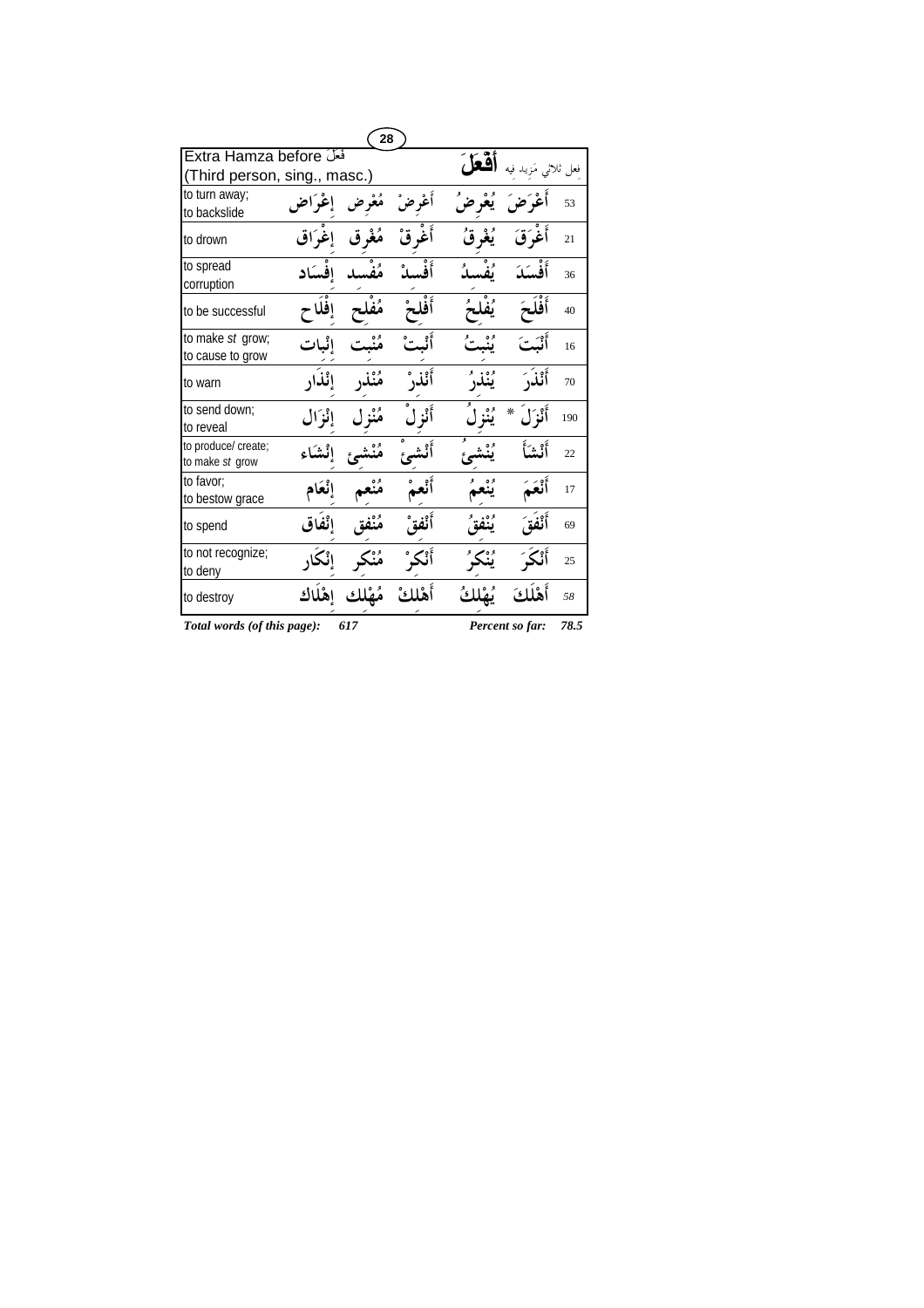|                                      |          | 29 |         |     |             |            |
|--------------------------------------|----------|----|---------|-----|-------------|------------|
| Extra Hamza before                   |          |    |         | قعا |             | فعل ثلاثے, |
| (Third person, sing., masc.)         |          |    |         |     |             |            |
| to complete                          | إِتْمَام |    |         |     |             | 17         |
| to love                              |          |    |         |     |             | 64         |
| to make lawful;<br>to cause to dwell |          |    |         |     |             | 21         |
| to conceal; to<br>speak secretly     |          |    |         |     |             | 18         |
| to leave in error:<br>to send astray |          |    |         |     |             | 68         |
| to prepare; to<br>make st ready      | إعْدَاد  |    | أَعْددْ |     | أَعَلَّ     | 20         |
| to make sb taste                     | اذاقة    |    | أذقْ    |     | أذَاقَ      | 22         |
| to intend:<br>to wish                | إرادَة   |    |         |     | أرَادَ<br>⋇ | 139        |
| to befall; to inflict                | احكاكة   |    |         |     |             | 65         |
| to obey                              | اطاعَة   |    |         |     | أُطا        | 74         |
| to establish;<br>to set upright      | إقامَة   |    |         |     | أَقَامَ     | 67         |
| to cause<br>someone to die           | إمكاتة   |    |         |     | أَمَا       | 21         |
|                                      |          |    |         |     |             |            |

*Total words (of this page): 596 Percent so far: 79.2*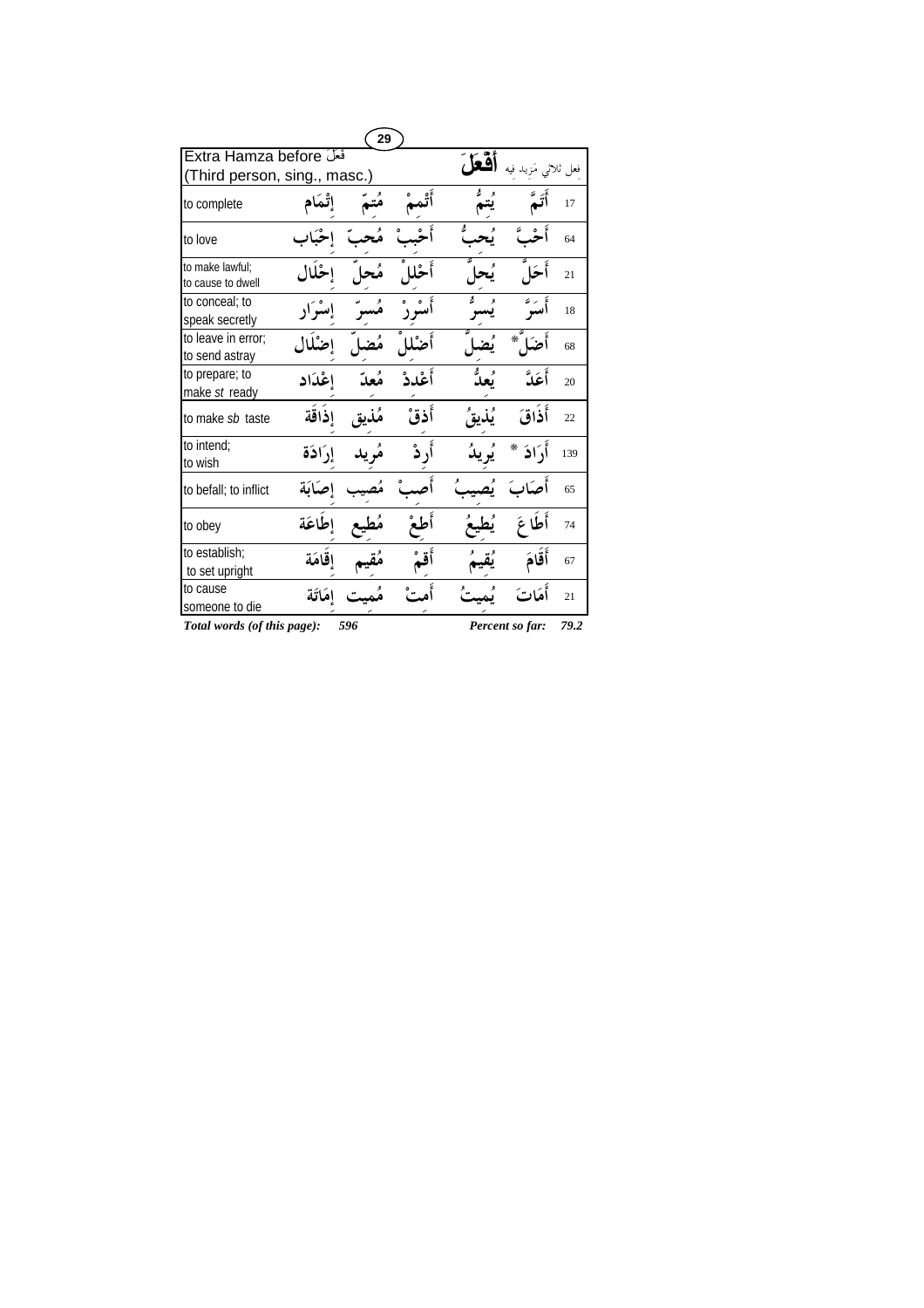|                                       |          | 30   |          |                 |     |
|---------------------------------------|----------|------|----------|-----------------|-----|
| Extra Hamza before                    |          |      |          |                 |     |
| (Third person, sing., masc.)          |          |      |          |                 |     |
| to give life                          |          |      |          |                 | 53  |
| to conceal                            |          |      |          |                 | 18  |
| to show                               | إدَاء قا |      |          | ∗               | 44  |
| to enrich                             | اغنَاء   |      |          |                 | 41  |
| to throw; to cast;<br>to place        | القاء    |      |          | آة              | 71  |
| to rescue; to<br>save; to deliver     | إنْجَاءِ |      |          |                 | 23  |
| to reveal;<br>to inspire              | إيمحاء   |      |          |                 | 72  |
| to fulfil                             |          |      | اُو ٖ°فر |                 | 18  |
| to believe                            | إيمان    |      |          | ⋇<br>آهَنَ      | 782 |
| to give                               |          |      |          | ∗               | 274 |
| to give trouble;<br>to harm; to annoy |          |      |          |                 | 16  |
| passive<br>ىجھول<br>voice             |          |      |          |                 |     |
| Total words (of this page):           |          | 1412 |          | Percent so far: | 81  |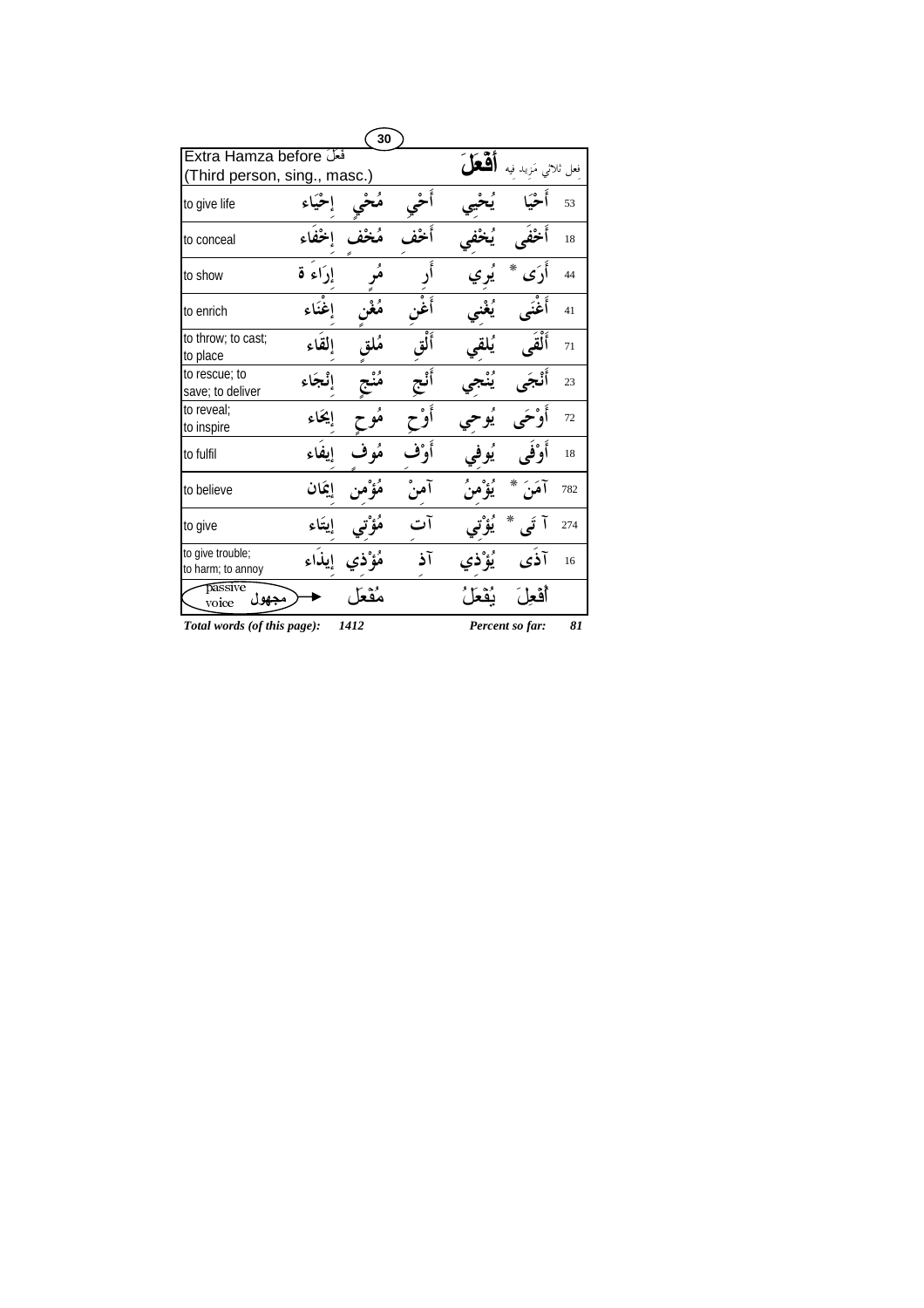|                                         |         | 31                            |                                                        |                        |                 |      |
|-----------------------------------------|---------|-------------------------------|--------------------------------------------------------|------------------------|-----------------|------|
| فعَلَ Extra تand ´in                    |         |                               | فعل ثلاثي مَزيد فيه <b>نَكْفَلَّ)، نَكْمَا حَلَّ</b> ج |                        |                 |      |
|                                         | ۔ فعلَ  |                               |                                                        |                        |                 |      |
|                                         |         | مُتَفَعَّل تَفَعُّا           | تَفَعَّلُ                                              | يَتَفَعَّا             | تَفَعَّا        |      |
| to think over:<br>to reflect            |         | مُتَفَكِّر تَفَكِّر           | تَفَكَّرْ                                              | َ يَتَفَكَّرُ <i>'</i> | ئَفَکَ <i>ک</i> | 17   |
| to receive admo-<br>nition; to remember |         | ثَذَكَّرْ مُتَذَكِّر ثَذَكَّر |                                                        | يَتَذَكَّ'             | تَذَكَّى ُ *    | 51   |
| to put one's trust                      |         | هُتَوَ ٓگُل تَوَ ٓگُل         | تَوَكَّا ْ                                             | يَتَوَكَّلُ            | تَوَكَّلَ       | 44   |
| to become clear                         | تىگە.   |                               |                                                        |                        |                 | 18   |
| to wait & watch<br>for opportunity      |         | مُتَرَبِّص تَرَبُّص           | تَوَبَّصُ                                              | ۘؽڗؘڹۘ۠۠۠ڝؙ            | تَوَبَّصَ       | 17   |
| to turn away;<br>to take for friend     |         | هُتَوَلَٰ تَوَلَ              | توك                                                    |                        | ∗               | 79   |
| to make sb die;<br>to receive in full   | تَوَفَّ | مُتَوَفِّ                     | توَفَّ                                                 | يَتَوَفَّى             | تَوَفَّى        | 25   |
| passive<br>مجهول<br>voice               |         | مُتَقَعَّل                    |                                                        | ؠؙڹۜٞڡؘٞؖڡۘٙڵ          | نفعل            |      |
|                                         |         | مُتَفَاعِلِ تَفَاعُلُ         | تَفَاعَلْ                                              | يَتَفَاعَلُ            | تفاعَل          |      |
| to be blessed or<br>exalted             |         | تَبَارَكْ مُتَبَارِك تَبَارُك |                                                        | يَتَبَارَكُ            | تَبَارَكَ       | 9    |
| to ask each other                       |         |                               | تَسَاءَلْ مُتَسَاءِل تَسَاءُل                          | يَتَسَاءَلُ            | تسكوَلَ         | 9    |
| Total words (of this page):             |         | 269                           |                                                        |                        | Percent so far: | 81.4 |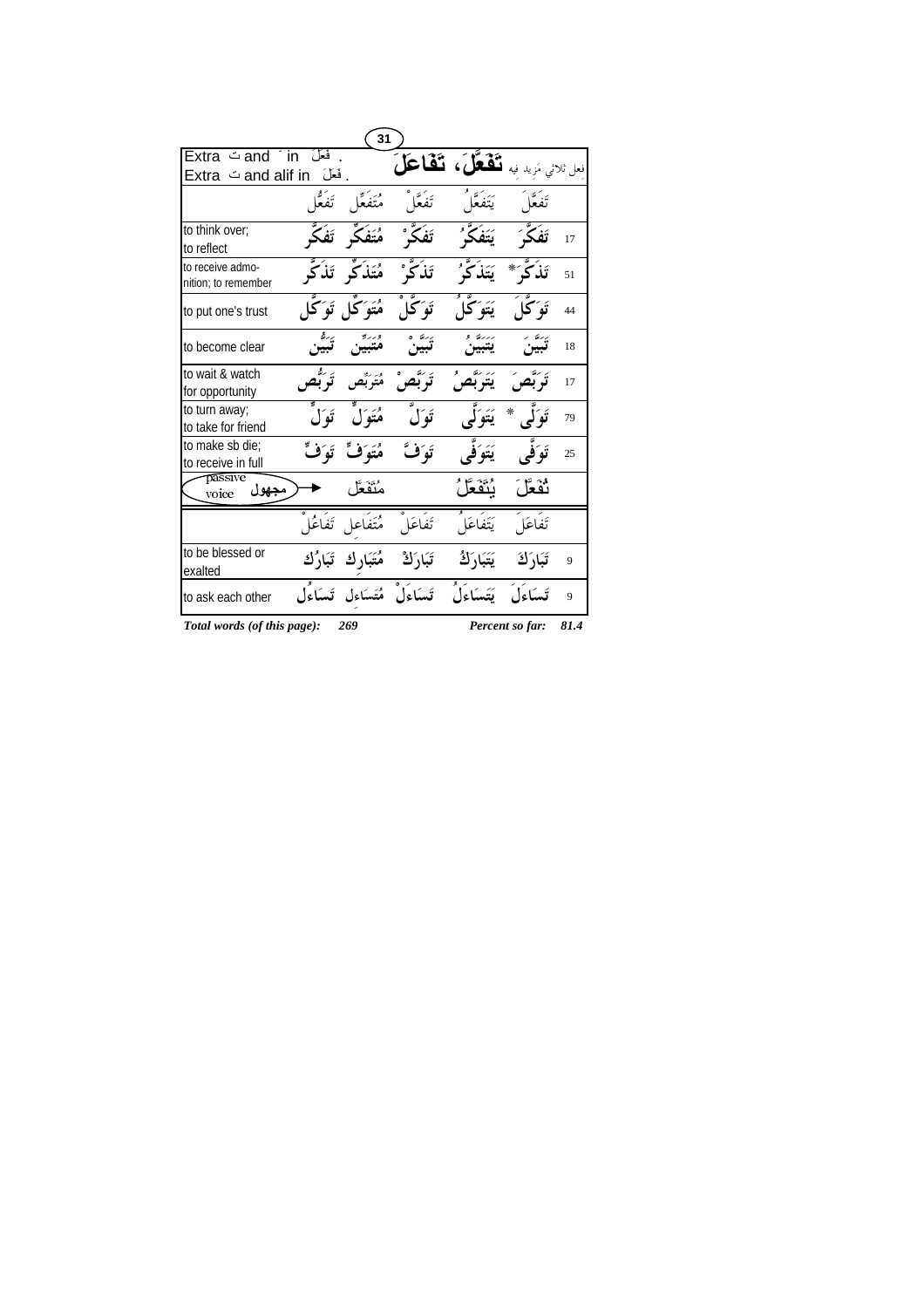|                                        |            | 32      |        |      |                 |         |
|----------------------------------------|------------|---------|--------|------|-----------------|---------|
| in ت Extra alif and                    | فعان       |         | ثقعا   |      |                 | فعل ثلا |
| in ن Extra ! and                       | فعل        |         |        |      |                 |         |
|                                        | افتعال     |         |        |      |                 |         |
| to differ                              |            |         |        |      |                 | 52      |
| to follow                              |            |         |        |      | ⋇               | 140     |
| to take; to adopt                      | اتِّخَاذ   |         |        |      |                 | 128     |
| to be on guard;<br>to protect          | تُقاء      |         |        |      |                 | 215     |
| to fabricate a lie                     | افتراء     |         |        |      |                 | 59      |
| to find or to follow<br>the right path | اهْتِدَاءِ | مُصْتَل | اهْتَد |      | اهْتَدَى*       | 61      |
| to seek                                |            |         |        |      |                 | 48      |
| passive<br>مجهول<br>voice              |            |         |        | ئقتُ | أثثع            |         |
|                                        | انفعَال    | و ه     | انفع   |      | انفعًا          |         |
| to turn around;<br>to return           |            |         |        |      |                 | 20      |
| to refrain; to end                     | تتهاء      | و ه۔    |        |      |                 | 16      |
| Total words (of this page):            |            | 739     |        |      | Percent so far: | 82.3    |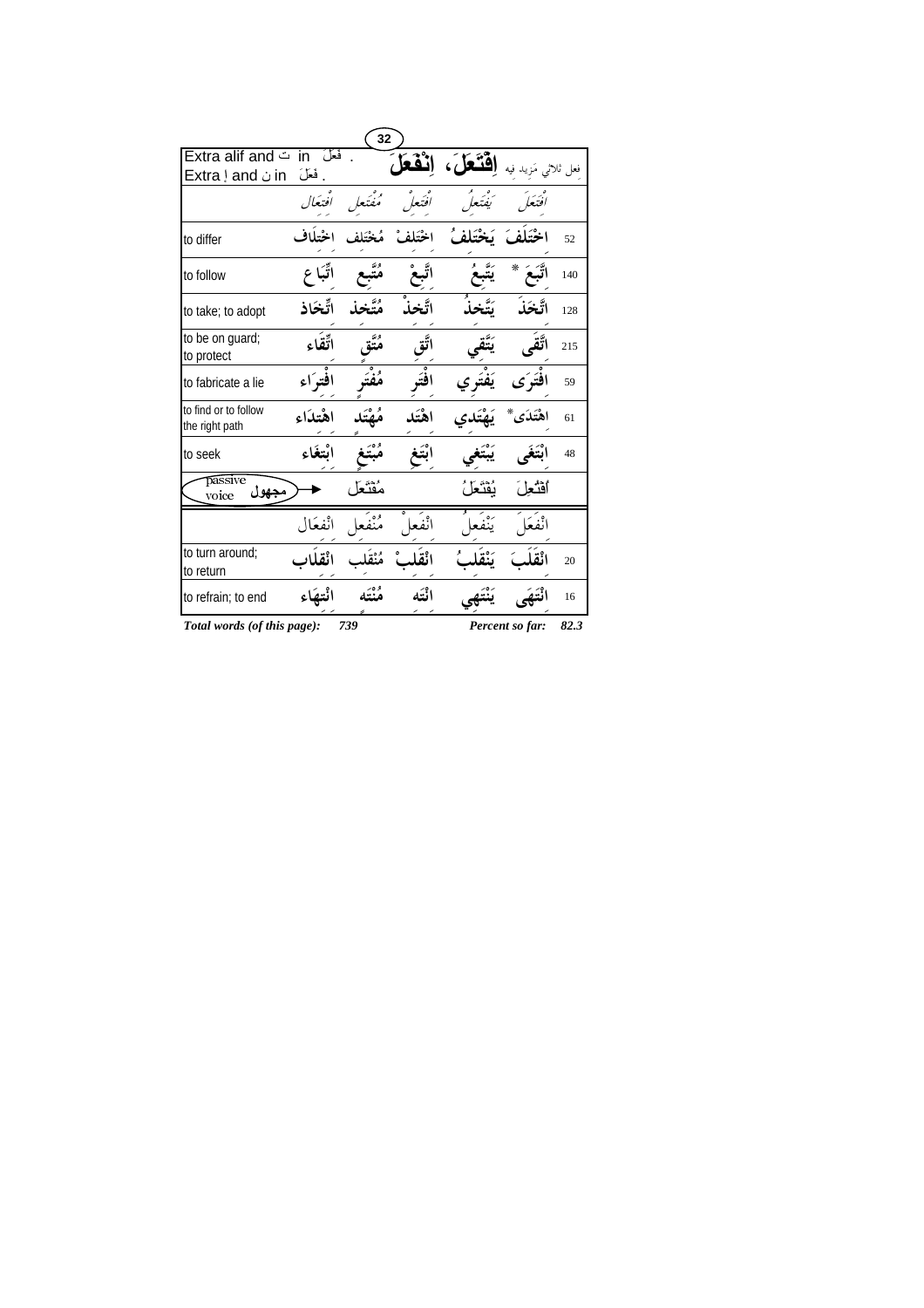|                                    |                       | 33          |             |                                                       |                 |      |
|------------------------------------|-----------------------|-------------|-------------|-------------------------------------------------------|-----------------|------|
| Extra alif and J in                | فعل                   |             |             | فعل ثلاثي مَزيد فيه <b>افعَلَ</b> ، <b>اسْتَفْعَا</b> |                 |      |
| فعلَ in است Extra                  |                       |             |             |                                                       |                 |      |
|                                    | افعلال                | مفعّلُ      | أفْعَلَ     | ره<br>يَفْعَلُ                                        | أفْعَلَ         |      |
| to become black                    | اسوذاد                | مُسْوَدٌّ   | اسْوَدٌ     | يَسْوَدُّ                                             | اسْوَدٌ         | 3    |
| to become white                    | ابيضاض                |             | ابْيَضُّ    | يَيْتَضُّ                                             | ابْيَضٌ         | 3    |
| passive<br>رمجهول<br>voice         |                       | مُقْعَلُ    |             | يُقْعَلُ                                              | ٱقعاً ،         |      |
|                                    | مُسْتَفْعل اسْتفْعَال |             | ستفعل       | يَسْتَفْعَلُ                                          | اسْتَفْعَلَ     |      |
| to seek ss to<br>hasten            | اسْتعْجَال            | مُسْتَغْجل  | اسْتَغْجلْ  | يَسْتَعْجِلُ                                          | اسْتَعْجَلَ     | 20   |
| to ask forgiveness                 | اسْتغْفَار            | مُسْتَغْفر  | اسْتَغْفُ   | يَسْتَغْفُوْ                                          | اسْتَغْفَى َ ** | 42   |
| to act arrogantly                  | اسْتكْبَار            | مُسْتَكْبر  | اسْتَكْبَرْ | ۘۑؘڛ۠تَكْبُرُ                                         | اسْتَكْبَهَ     | 48   |
| to mock at                         | امىنتىقۇ اء           | مُسْتَهْزِئ | اسْتَهْز ئْ | يَسْتَهْزِئُ                                          | اسْتَقِذَأَ     | 23   |
| to accept;<br>to respond           | اسْتجَابَة            | مُسْتَجِيب  | اسْتَجِبْ   | يَسْتَد                                               |                 | 28   |
| to be able to                      | اسْتطَاعَة            | مُسْتَطيع   | اسْتَطعْ    | يَسْتَطْبَعُ                                          | اسْتَطَاعَ      | 42   |
| to be straight;<br>to act straight | اسْتقَامَة            | مُسْتَقِيم  | اسْتَقَمْ   | يَسْتَقِيمُ                                           | اسْتَقَامَ      | 47   |
| passive<br>مجهو ل<br>voice         |                       | مُسْتَقْعَل |             | أسْتُقعِلَ بُسْتَقْعَلُ                               |                 |      |
| Total words (of this page):        |                       | 256         |             |                                                       | Percent so far: | 82.7 |